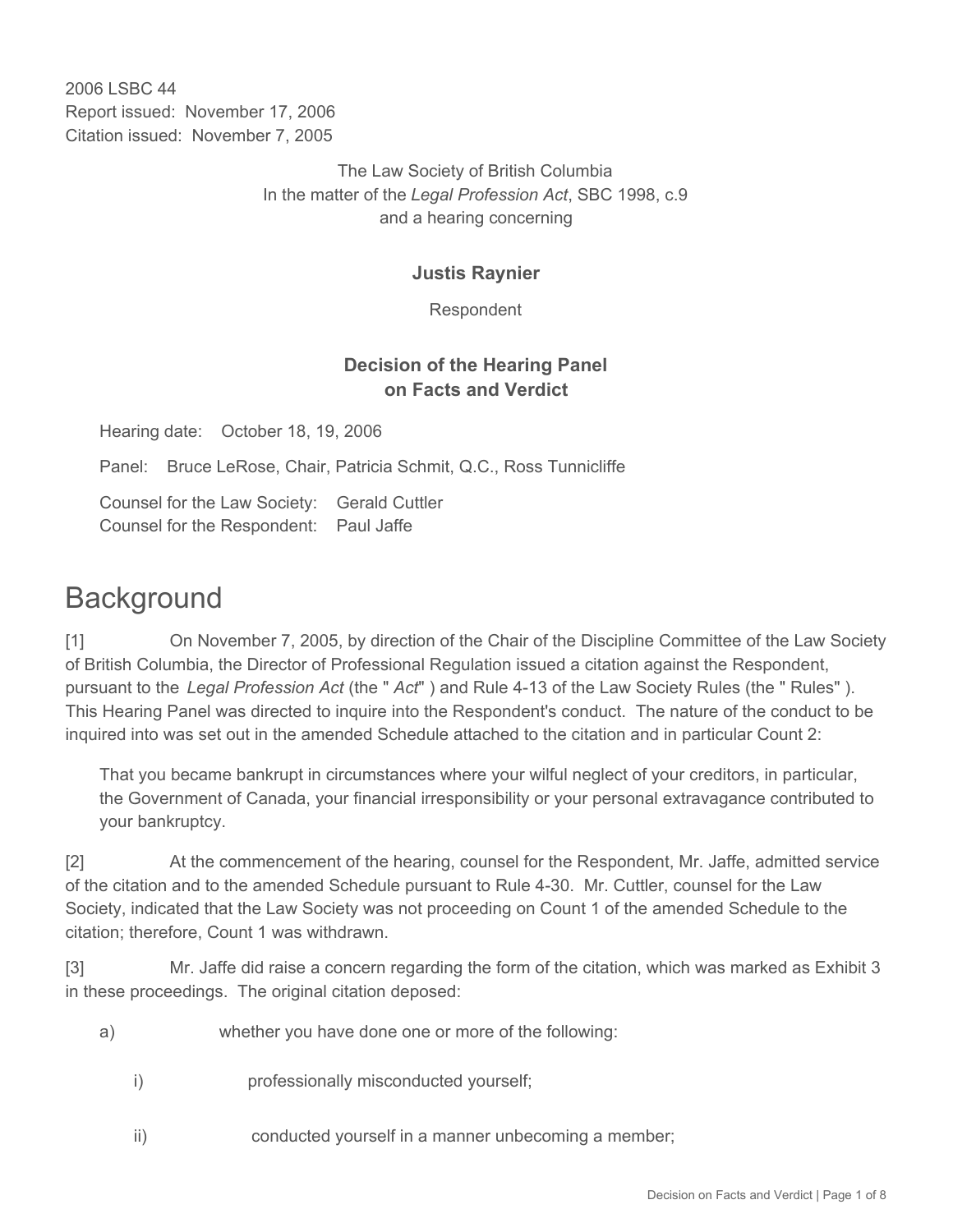iii) contravened the *Legal Profession Act* or a rule made under it;

iv) incompetently carried out duties undertaken by you in your capacity as a member of the Society.

[4] Mr. Jaffe submitted that it was unfair to the Respondent to have all of these allegations raised when the Law Society indicated that they were only proceeding with the allegations of conduct unbecoming a member. Mr. Cuttler acknowledged, on behalf of the Law Society, that he was only proceeding under (ii) and (iii) of the citation and therefore the citation was amended by striking out (i) and (iv).

#### **Issues**

[5] The issues in this hearing are as follows:

(a) Does the admitted conduct of the Respondent as set out in the Agreed Statement of Facts, which was marked Exhibit 1 in these proceedings, constitute conduct unbecoming a member as defined in Rule 3-45(3)(a) of the Law Society Rules?;

(b) If the admitted conduct does not fall within Rule  $3-45(3)(a)$ , does it still constitute conduct unbecoming a member of the Law Society pursuant to Section 38(4)(b)(ii) of the *Legal Profession Act*, SBC 1989, c. 9?

#### **Agreed Statement of Facts**

[6] Both counsel agree that there are no material facts in dispute in this matter. The Agreed Statement of Facts sets out the alleged conduct of the Respondent that the Law Society claims violates Rule 3-45(3)(a) and thus constitutes conduct unbecoming a lawyer.

1. The Respondent is 64 years old and has been a member of the Law Society since January 11, 1977.

2. On August 28, 2001, the Respondent advised the Law Society that he had been served with a Petition into Bankruptcy in May 2001 by CRA (Revenue Canada) over a tax debt in the amount of \$1.3 million.

3. A Proposal made by the Respondent was rejected by CRA. On December 19, 2001, the Supreme Court of British Columbia made a Receiving Order whereby, *inter alia*, the Respondent was adjudged bankrupt. Deloitte Touche was appointed as trustee.

4. On July 17, 2003, the Respondent sent a letter to the Law Society which enclosed a copy of the Trustee's Section 170(1) Report and correspondence between the Respondent and the Trustee.

5. The cause of the Respondent's bankruptcy was his intentional failure to pay income taxes for approximately 27 years from about 1973 to 2001.

6. During the years that the Respondent did not pay income taxes, he filed income tax returns but did not remit the taxes owing.

7. The Respondent spent the money which he did not pay in income taxes. Among other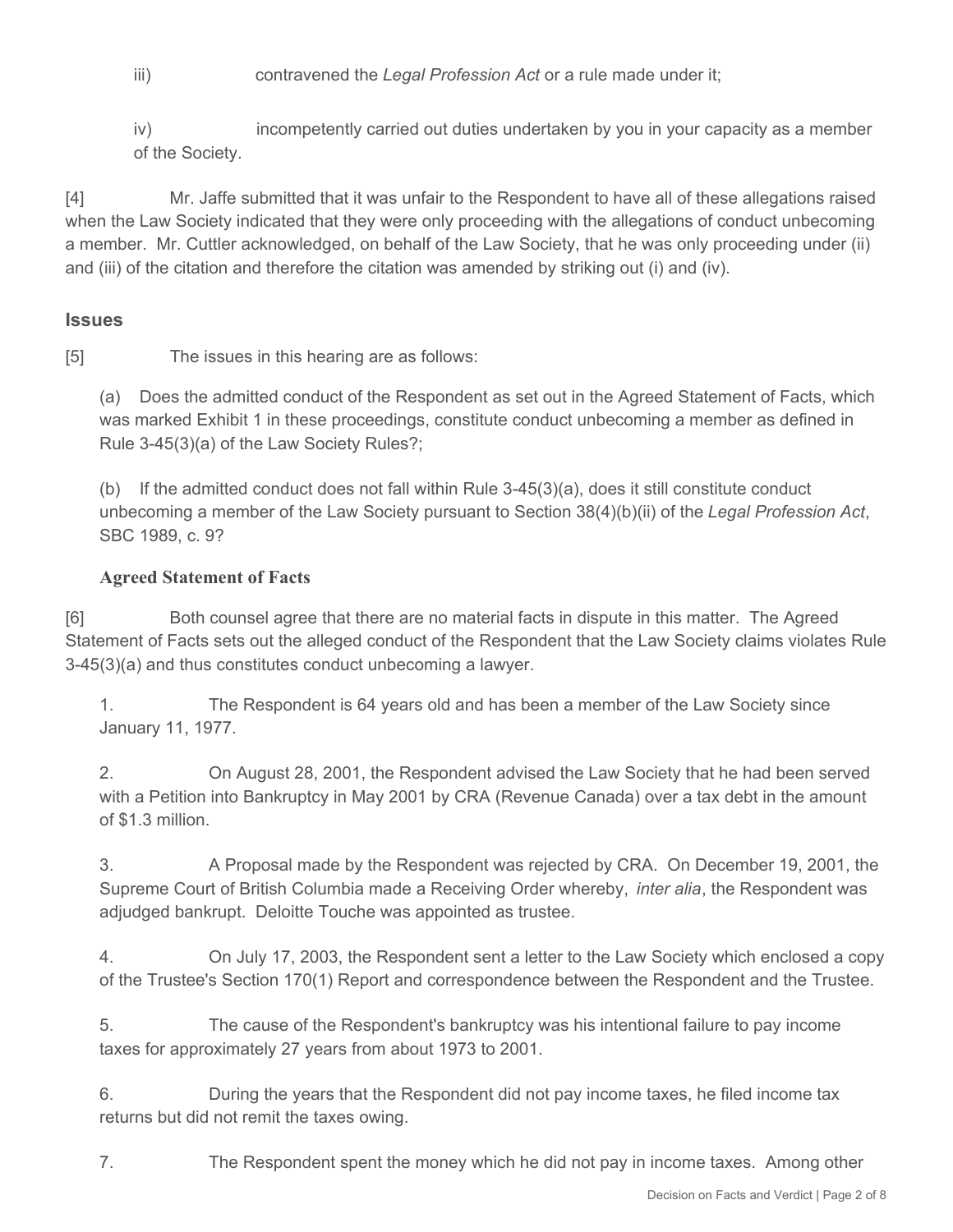things, he and his wife enjoyed extensive vacations both within Canada and abroad.

8. During the years that the Respondent did not pay income taxes, he did not provide any correspondence to CRA (other than his tax returns), setting out his position regarding his reasons for not paying income tax.

9. CRA did not take steps to compel payment of the Respondent's income taxes until around 1990 - 1991 when it garnished his general bank account. From time to time thereafter, CRA would garnish the Respondent's general bank account every 3 to 5 years. On May 18, 2001, CRA garnished the Respondent's Canada Trust account for approximately \$5,500.00. In 2001, CRA also attempted to seize the Respondent's office equipment but its attempt was unsuccessful.

10. The total amount of income taxes which the Respondent intentionally failed to pay is approximately \$640,000.00. In addition, CRA has assessed penalties and interest against the Respondent of over \$936,000.00, resulting in a total debt claimed by CRA of over \$1,500,000.00.

11. The Respondent began paying income taxes covering the period from December 2001 and has continued to pay his taxes to date.

12. The Respondent remains an undischarged bankrupt. He does not have sufficient assets to pay fifty cents on the dollar to his creditors. To date, CRA and the Trustee have indicated that they would oppose an application by the Respondent for a conditional discharge.

13. On November 7, 2005, the Law Society issued a citation against the Respondent. The citation was delivered by registered mail on November 9, 2005.

14. The documents in the Joint Book of Documents are authentic and were sent and received in the ordinary course of the persons indicated to be the authors and recipients thereof.

### **Discussion**

[7] Mr. Cuttler elected not to call any evidence on behalf of the Law Society other than the evidence set out in Exhibit 1. His position is that Count 2 of Exhibit 3 is proven beyond a reasonable doubt by the agreed facts set out in Exhibit 1, despite the fact that he is only required to prove his case on a balance of probability.

[8] Mr. Cuttler submits that the definition of " conduct unbecoming a lawyer" in Section 1 of the *Act* and the Rules provides the Benchers with the authority to specifically define any matter, conduct or thing they consider in their judgment amounts to conduct unbecoming a lawyer. Mr. Cuttler takes the position that the Benchers have done just that by creating Rule 3-45(3)(a) which says:

3-45(3) An insolvent lawyer who becomes bankrupt has conducted himself or herself in a manner unbecoming a lawyer in either of the following circumstances:

(a) the lawyer's wilful neglect of creditors, financial irresponsibility or personal extravagance contributed to the bankruptcy;

[9] This sub-rule is part of a larger scheme that imposes financial responsibility on members. Rule 3-45 entitled " Insolvent lawyer" deals specifically with the ramifications of insolvency on practising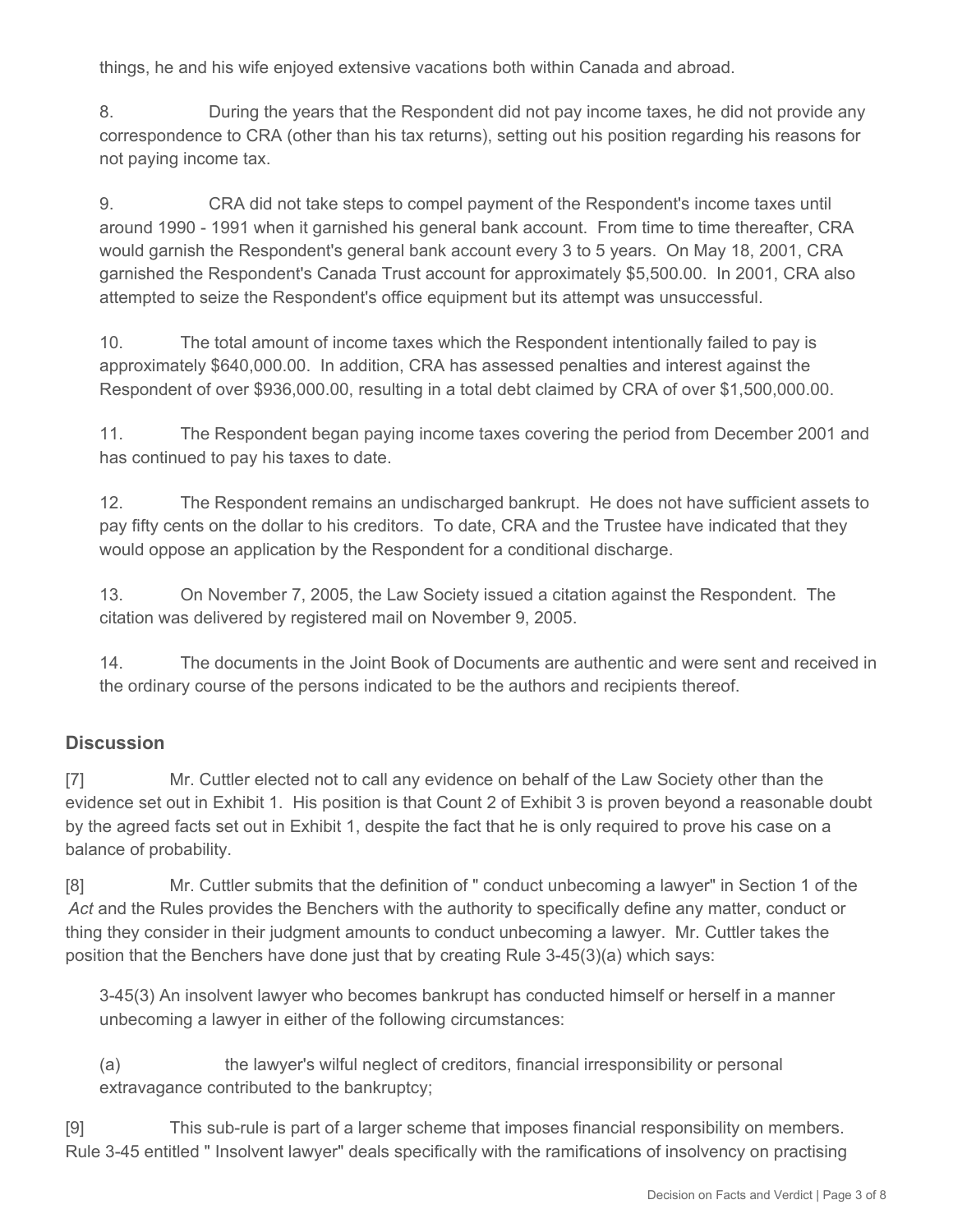lawyers.

- 3-45(1) An insolvent lawyer has failed to meet a minimum standard of financial responsibility.
- (2) A lawyer who becomes an insolvent lawyer must immediately
	- (a) notify the Executive Director in writing that he or she has become an insolvent lawyer, and
	- (b) deliver to the Executive Director
		- (i) a copy of all materials filed in the proceedings referred to in the definition,
		- (ii) all information about any debts to a creditor who is or has been a client of the lawyer,
		- (iii) all information about any debt that arose from the lawyer's practice of law, and

(iv) any other information, including copies of any books, records, accounts and other documentation and information in his or her possession that are relevant to the proceedings referred to in the definition that the Executive Director may request.

(3) An insolvent lawyer who becomes bankrupt has conducted himself or herself in a manner unbecoming a lawyer in either of the following circumstances:

(a) the lawyer's wilful neglect of creditors, financial irresponsibility or personal extravagance contributed to the bankruptcy;

(b) the lawyer fails or refuses to take reasonable steps to obtain a discharge from the bankruptcy within a reasonable time.

(4) An insolvent lawyer must not operate a trust account except with

(a) the permission of the Executive Director, and

(b) a second signatory who is a practising lawyer, not an insolvent lawyer and approved by the Executive Director.

(5) Any lawyer who becomes an undischarged bankrupt must resign any directorship in corporations, including law corporations, in accordance with section 124 of the *Business Corporations Act*.

[10] Subrule (1) has been rescinded since the issuance of the citation, but before the hearing The effect of that subrule was included in a new Rule 3-43.1, but the provision in effect at the relevant time was 3-45(1).

[11] The valid purpose of this legislation is to ensure that members exhibit financial responsibility. If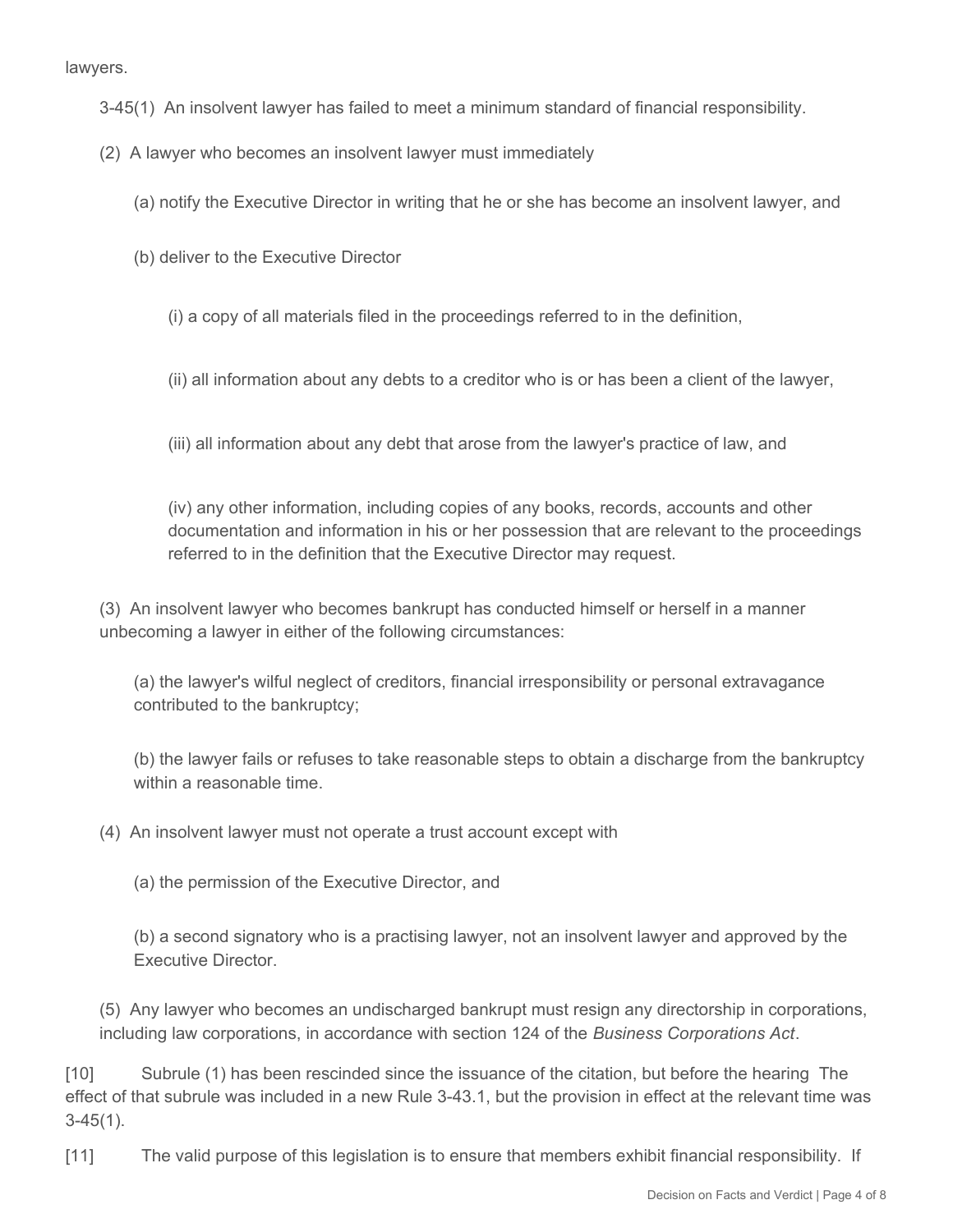they become insolvent, then they have failed to meet a minimum standard of financial responsibility and, therefore, are no longer entitled to manage the finances of clients through their trust accounts without supervision.

[12] Rule 3-45(3)(a) sets out three distinct ways that an insolvent lawyer can commit conduct unbecoming a lawyer:

- 1. in circumstances where the lawyer's wilful neglect of creditors contributed to the bankruptcy;
- 2. in circumstances where the lawyer's financial irresponsibility contributed to the bankruptcy;
- 3. in circumstances where the lawyer's personal extravagance contributed to the bankruptcy.

Rule 3-45(3)(a) is therefore a deeming provision.

[13] The Law Society's position is that, if the Panel is satisfied that any one of these circumstances exist, the consequences of such a finding lead inexorably to an adverse finding pursuant to section 38(4) of the *Act*.

[14] The Respondent argues that the Law Society has never made a finding of conduct unbecoming a lawyer unless there is an element of dishonesty or lack of moral turpitude connected to the alleged misconduct. In support of this proposition, Mr. Jaffe relies on Chapter 1 of the Canadian Bar Association Code of Professional Conduct which deals with integrity and in particular:

#### Non-Professional Activities

4. Generally speaking, however, a governing body **will not** be concerned with the purely private or extra-professional activities of a lawyer that do not bring into question the integrity of the legal profession or the lawyer's professional integrity or competence.

5. Illustrations of conduct that may infringe the Rule (and often other provisions of this Code) include:

(a) committing any personally disgraceful or morally reprehensible offence that reflects upon the lawyer's integrity (of which a conviction by a competent court would be *prima facie* evidence);

(b) committing, whether professionally or in the lawyer's personal capacity, any act of fraud or dishonesty, e.g., by knowingly making a false tax return or falsifying a document, whether or not prosecuted for so doing;

(c) making an untrue representation or concealing a material fact from a client, with a dishonest or improper motive;

(d) taking advantage of the youth, inexperience, lack of education or sophistication, ill health, or unbusinesslike habits of a client;

(e) misappropriating or dealing dishonestly with a client's money or other property;

(f) receiving money or other property from or on behalf of a client for a specific purpose and failing,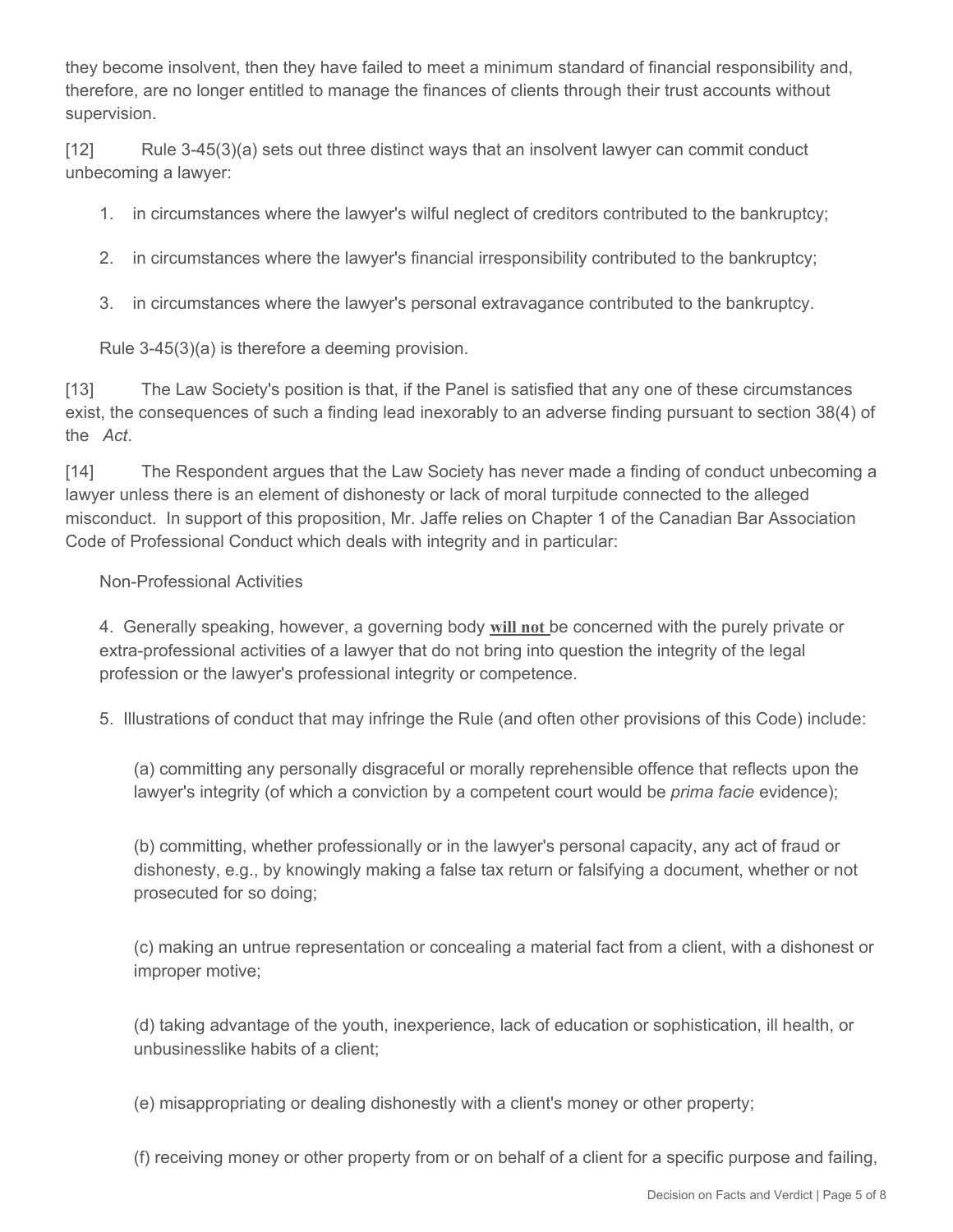without the client's consent, to pay or apply it for that purpose;

(g) knowingly assisting, enabling or permitting any person to act fraudulently, dishonestly or illegally;

(h) failing to be absolutely frank and candid in all dealings with the Court or tribunal, fellow lawyers, and other parties to proceedings, subject always to not betraying the client's cause, abandoning the client's legal rights or disclosing the client's confidences; and

(i) failing to honour the lawyer's word when pledged even though, under technical rules, the absence of writing might afford a legal defence.

### [emphasis added]

[15] Mr. Jaffe argued forcefully that the Respondent has done nothing dishonest nor is there anything disreputable or disgraceful about his conduct. He argued that the Respondent was engaged in a lengthy course of civil disobedience against the Federal Government by not remitting his income taxes for a period of 28 years. Mr. Jaffe's position is that the Respondent did not break any laws as he complied with the *Income Tax Act* by filing his returns and, further, that he has been cooperative throughout with the Law Society investigation, which commenced in July of 2001.

[16] The Respondent also contends that the alleged misconduct does not fall within the parameters of Rule 3-45(3)(a) because the Law Society has only proven that the Respondent wilfully neglected only one creditor, CRA, whereas the subrule clearly refers to the plural " creditors" .

[17] Finally, the Respondent argues that a finding of conduct unbecoming a lawyer in these circumstances would be a violation of his Section 2 and Section 7 Charter Rights and, therefore, the Panel should *read down* the provisions of Rule 3-45(3)(a) so that this set of circumstances falls outside the scope of behaviour intended to be regulated by the said Rule.

## **Verdict**

[18] The Panel has no hesitation in finding that the Respondent intentionally failed to remit income taxes owing to the Government of Canada from the time that he became a member of the Law Society of British Columbia up to and including 2001, and this failure was the direct cause of his bankruptcy. (See paragraph 5 of Exhibit 1 Agreed Statement of Facts.)

[19] The Panel is satisfied on any standard of proof that these intentional acts of defiance on the part of the Respondent fall within the deeming provisions of Rule 3-45(3)(a). The Respondent has conducted himself in a manner unbecoming a lawyer because his bankruptcy occurred as a direct result of this refusal to pay CRA. (See paragraph 2 of Exhibit 1 Agreed Statement of Facts.)

[20] Having made this finding the Panel need not make a determination as to whether the Respondent's financial irresponsibility or personal extravagance contributed to the bankruptcy.

[21] The Panel notes from Tab 3A of the Joint Book of Documents, which is marked Exhibit 2 in these proceedings, that the Respondent had at least seven other unsecured creditors at the time he was petitioned into bankruptcy and that, by his own admission, they have been hurt by his bankruptcy.

[22] The consequences of the Respondent's conduct has not only impacted on his ability to practise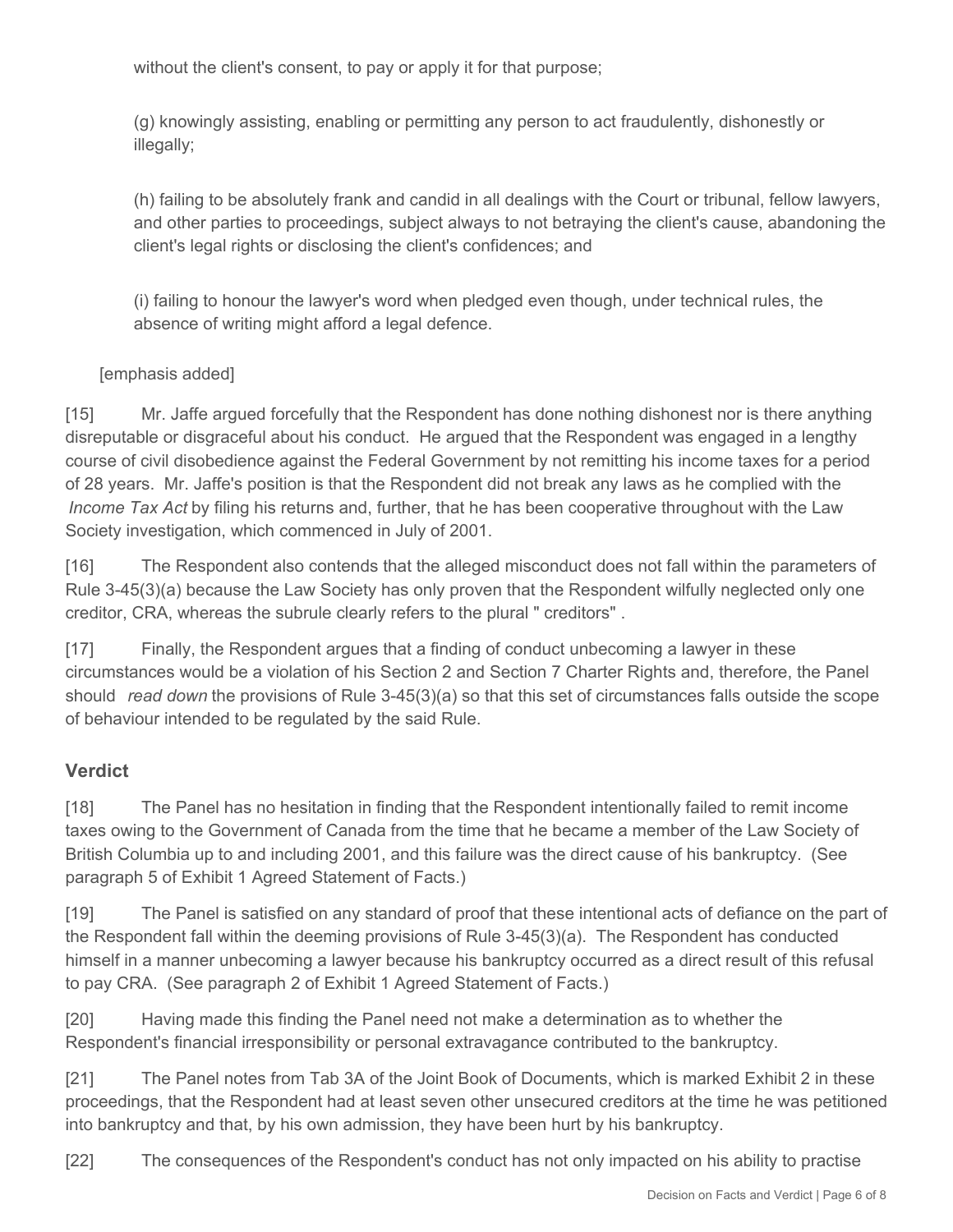law, but has caused damage to other innocent members of the public.

[23] The Panel has also determined that it need not adjudicate on whether the Respondent's conduct was dishonest or lacked moral turpitude. The Benchers have already determined this conduct to be unbecoming a lawyer and all the Panel need do is determine whether the Law Society has proven that the Respondent's conduct fits within this specific definition. This we have already done in Paragraph [19].

[24] The Panel finds that although Rule 3-45(3)(a) does speak of " creditors" plural, the Rule is designed to foster financial responsibility and therefore the wilful neglect of one creditor which leads to bankruptcy is sufficient. The Panel notes the words of Cartwright J. (later C.J.C.) in *McKay v. R.,* [1965] S.C.R. 798, 53 D.L.R. (2d) at 532, quoted in *Hoem v. Law Society of British Columbia,* 1985 Carswell BC 128 at page 11:

All words, if general and not express and precise, are to be restricted to the fitness of the matter. They are to be construed as particular if the intention be particular, that is, they must be understood as used within reference to the subject matter in the mind of the legislature and limited to it.

[25] In any case, the *Interpretation Act*, RSBC 1996, c. 238, section 28(3) is as follows:

(3) In an enactment words in the singular include the plural, and words in the plural include the singular.

[26] Finally, the Panel finds that neither Section 2 nor Section 7 of the *Canadian Charter of Rights and Freedoms* (" *Charter"* ) have been violated by the Law Society investigation or these proceedings.

2. Everyone has the following fundamental freedoms:

(a) freedom of conscience and religion;

(b) freedom of thought, belief, opinion and expression, including freedom of the press and other media of communication;

(c) freedom of peaceful assembly; and

(d) freedom of association.

...

7. Everyone has the right to life, liberty and security of the person and the right not to be deprived thereof except in accordance with the principles of fundamental justice.

[27] The Respondent's argument with respect to Section 7 of the *Charter* is that Rule 3-45(3)(a) and/or the statutory definition of conduct unbecoming a lawyer are so vague so as not to clearly delineate what kind of conduct is to be punished. Such provisions are a violation of the principles of fundamental justice and therefore contrary to Section 7 of the *Charter*. In support of this proposition, Mr. Jaffe quotes the following paragraph from *Pierce v. Law Society of British Columbia*, [1993] B.C.J. No. 1031 at page 13, Tab 10 of the Joint Book of Authorities:

In my view the public interest or the best interest of the public is capable of being given a constant, settled or workable meaning. When the definition of conduct unbecoming is read in context, the best